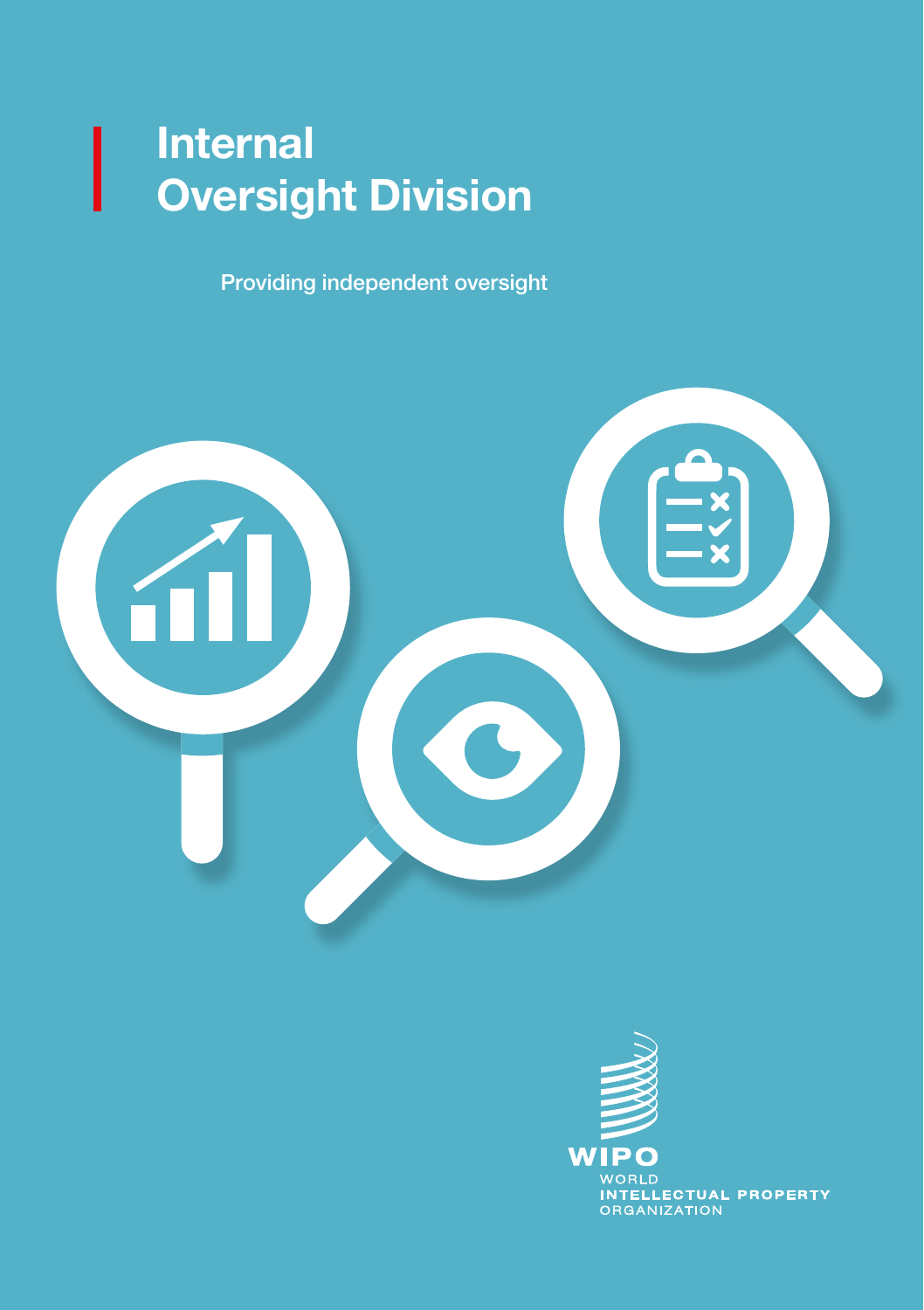## Who we are

WIPO's Internal Oversight Division (IOD) works to deliver improved accountability, organizational learning, value for money, stewardship, internal control and corporate governance through effective and independent oversight.

# Our mission

We enhance and protect organizational value by providing risk-based and objective assurance, advice and insight.

### Our vision

We serve WIPO through independent oversight.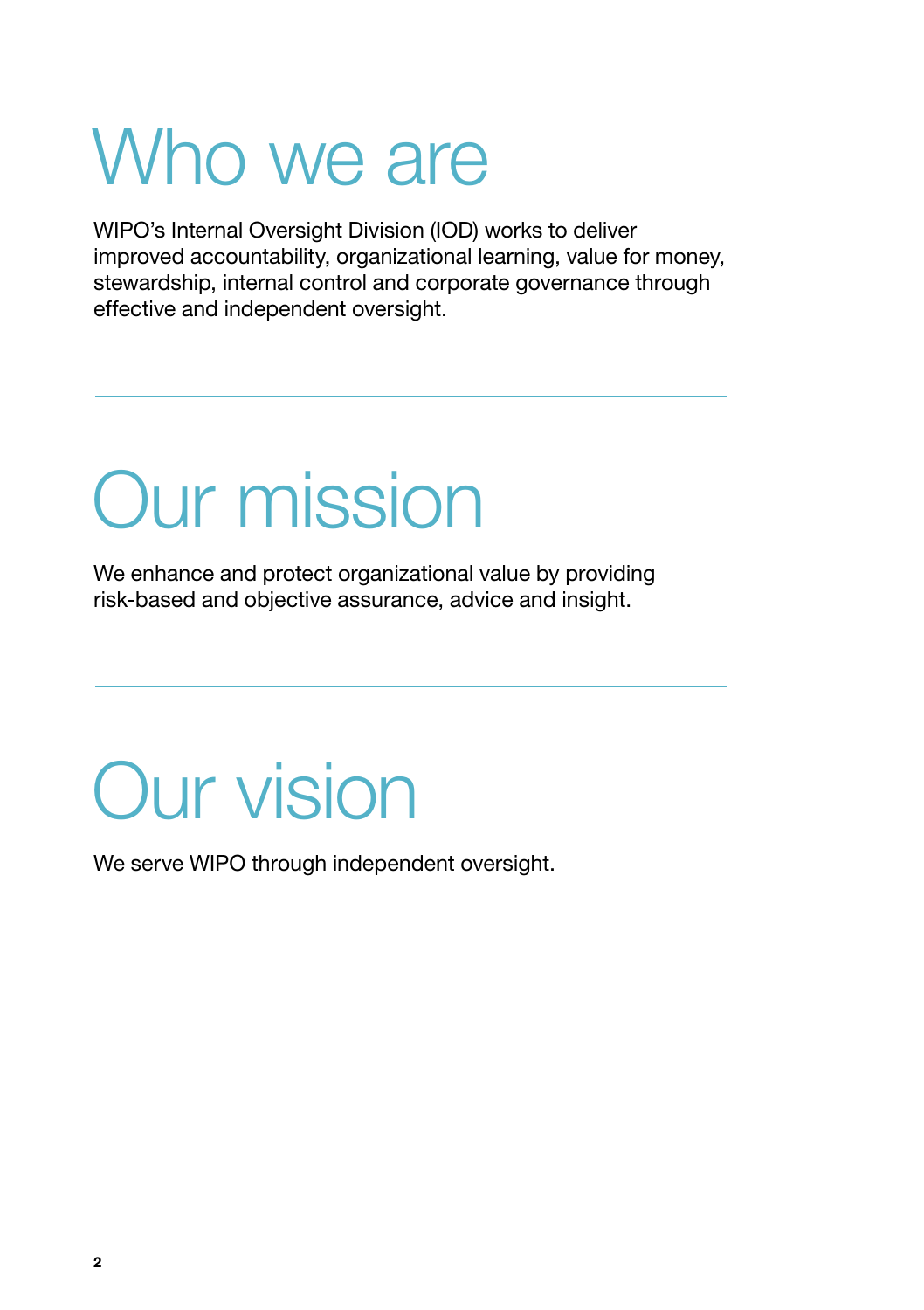# What we do

### Internal audits

We conduct internal auditing, an independent and objective assurance and consulting activity designed to add value and improve WIPO's operations. The audit process helps WIPO to accomplish its objectives and achieve desired results by applying a systematic, disciplined approach to assess and improve the effectiveness of WIPO's risk management, control and governance processes.

Our audits are conducted in accordance with WIPO's Internal Oversight Charter and International Standards for the Professional Practice of Internal Auditing, established by the Institute of Internal Auditors (IIA) and adopted by the Representatives of Internal Audit Services (RIAS) of the United Nations.

### **Evaluations**

Our evaluation process provides evidence-based information that is credible, reliable and useful. It has been designed to support three main goals, namely: accountability, organizational learning and knowledge generation.

The process measures performance against established evaluation criteria, including: relevance, effectiveness, efficiency, impact and sustainability.

Evaluations are conducted in compliance with WIPO's Internal Oversight Charter and the norms and standards of the United Nations Evaluation Group (UNEG).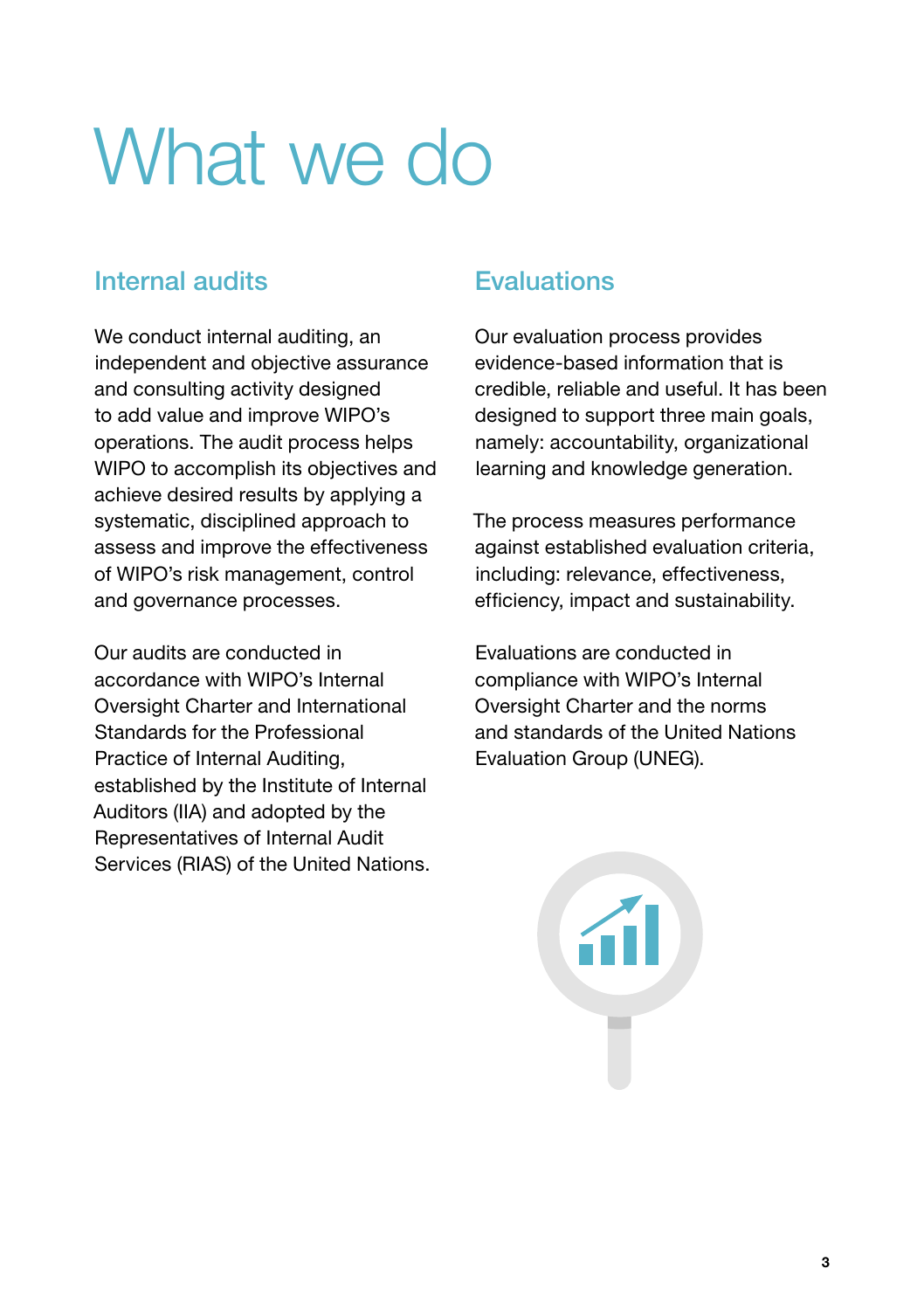### Investigations

We conduct investigations into allegations of misconduct and other wrongdoings involving or affecting WIPO's staff, assets and activities.

Investigations are conducted in accordance with:

- WIPO's Internal Oversight Charter, IOD's Investigation Policy and IOD Investigation Manual;
- The Uniform Principles and Guidelines for Investigations endorsed by the Conference of International Investigators (CII); and
- Investigation good practices, as promoted by the Association of Certified Fraud Examiners (ACFE).

A hotline is available for the reporting of misconduct or other wrongdoing. All reports are considered highly confidential and can be made anonymously.

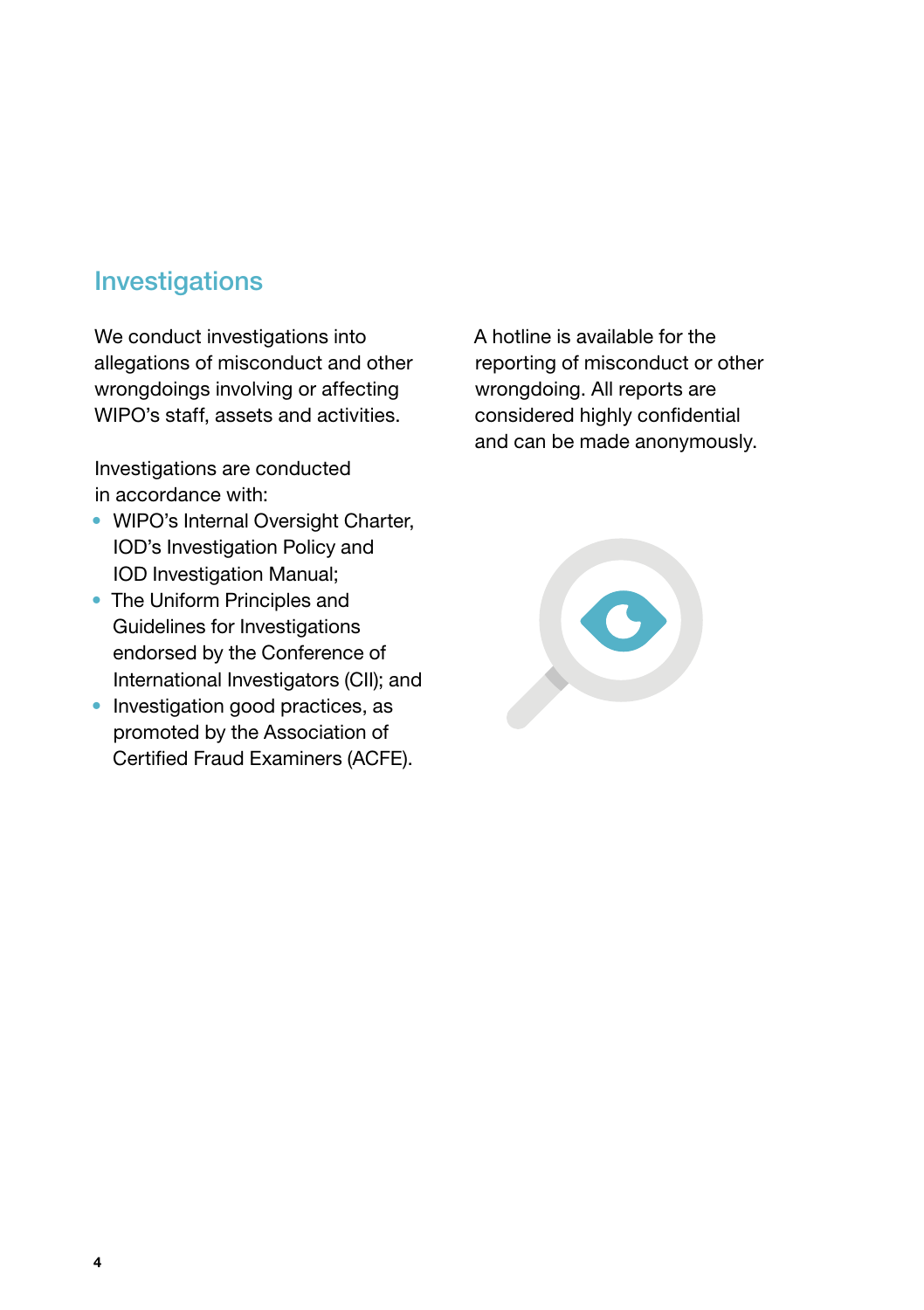#### Audits, evaluations and investigations: What is the difference?

- Audits are employed to assess WIPO's system of internal controls, risk management and governance processes to:
	- provide reasonable assurance on the effectiveness and efficiency of its operations;
	- ensure compliance with its rules and regulations; and
	- verify completeness and accuracy of its operational and financial information.
- Evaluations describe the analytical assessment of WIPO's intellectual property projects, programs and crosscutting organizational themes, to improve their implementation, and to support decision-making and future planning.
- Investigations are fact-finding inquiries into potential misconduct and wrongdoing in order to determine whether they have occurred and if so, the person or persons responsible. Investigations may be conducted by IOD either as a response to allegations received, or proactively based on identified risks.

#### For further information,

please contact: iod@wipo.int or visit: *[www.wipo.int/](https://www.wipo.int/about-wipo/en/oversight/iaod) [about-wipo/en/oversight/iaod](https://www.wipo.int/about-wipo/en/oversight/iaod)*

#### Investigation hotline:

Phone: +41 22 338 8001 Email: [hotline.investigation@wipo.int](mailto:hotline.investigation%40wipo.int?subject=) *[www.wipo.int/about-wipo/](https://www.wipo.int/about-wipo/en/oversight/iaod) [en/oversight/iaod](https://www.wipo.int/about-wipo/en/oversight/iaod)*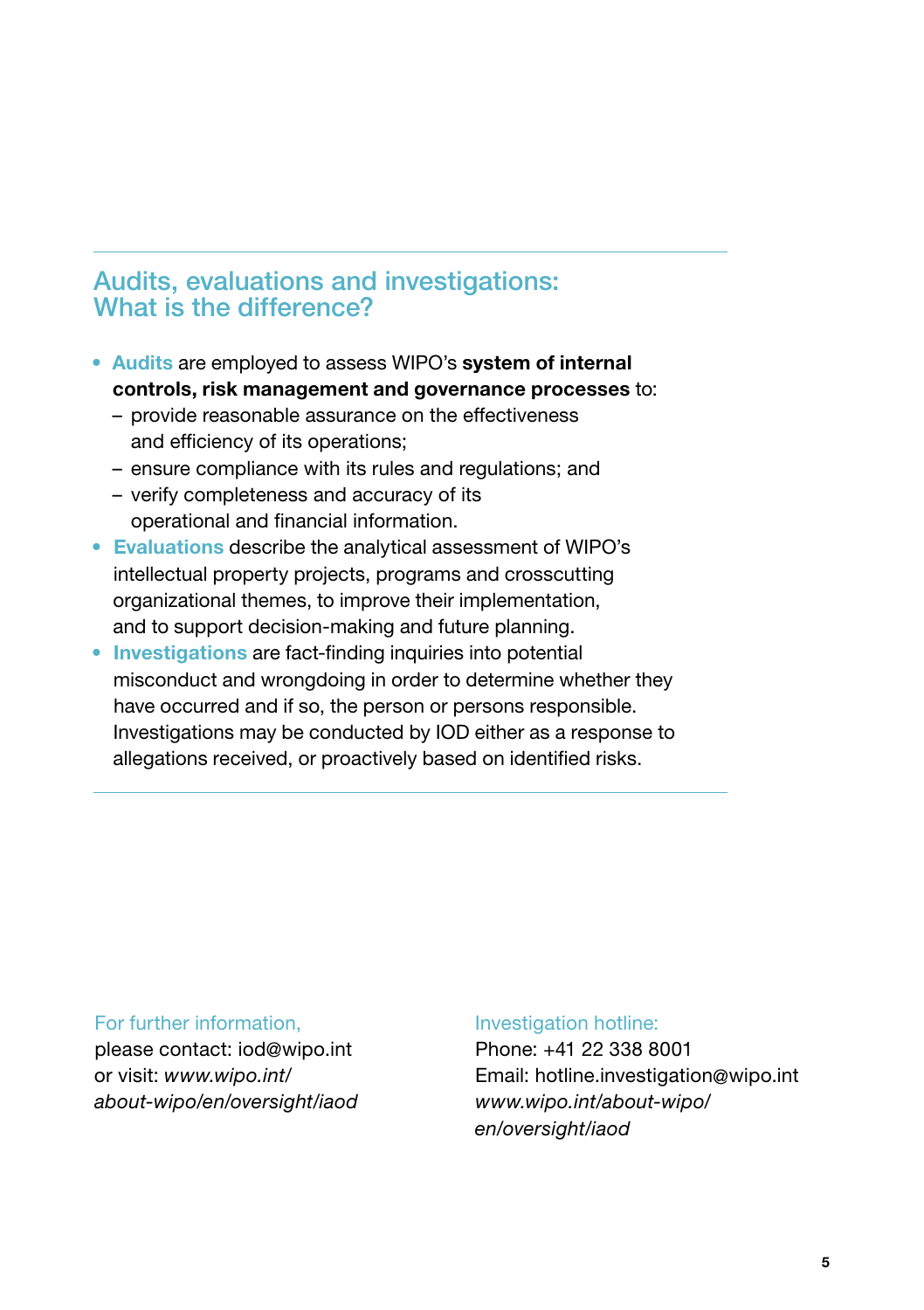# Why we exist

#### Why is our work so improtant?

As a functionally and operationally independent division of WIPO, the IOD promotes good governance, professionalism and improved accountability through timely audits, evaluations and investigations.

Our work not only enables WIPO's management team to fulfil its responsibilities effectively, but also supports the achievement of WIPO's mission, goals and objectives. We do this by:

- Conducting objective assessments of management processes;
- Ensuring good stewardship of both the monetary and physical resources of the organization;
- Assessing the adequacy and effectiveness of internal controls, risk management and governance processes, and making recommendations to improve them;
- Providing reasonable assurance as to whether WIPO's operations are in conformity with its governing regulations;
- Fostering organizational learning and accountability through transparent and participatory oversight processes; and
- Verifying the implementation of recommendations made by the IOD for improvement.

#### Who oversees oversight?

- The Director, IOD, reports administratively to the Director General, but is not part of WIPO's operational management team. Director, IOD, is advised by the Independent Advisory Oversight Committee (IAOC) and presents an annual report to the Program and Budget Committee and the General Assembly of WIPO.
- To ensure the IOD's independence, the IOD Charter provides for a fixed, non-renewable six-year term for the Director role.
- The IAOC, whose seven external experts are appointed by the General Assembly, provides advice on IOD's strategy, work plan and progress, and considers issues arising from its audits, evaluations and investigations.
- All functions within the IOD periodically undergo independent external review to assess IOD practices against professional standards.
- The IOD, like any other WIPO function, is subject to external audit.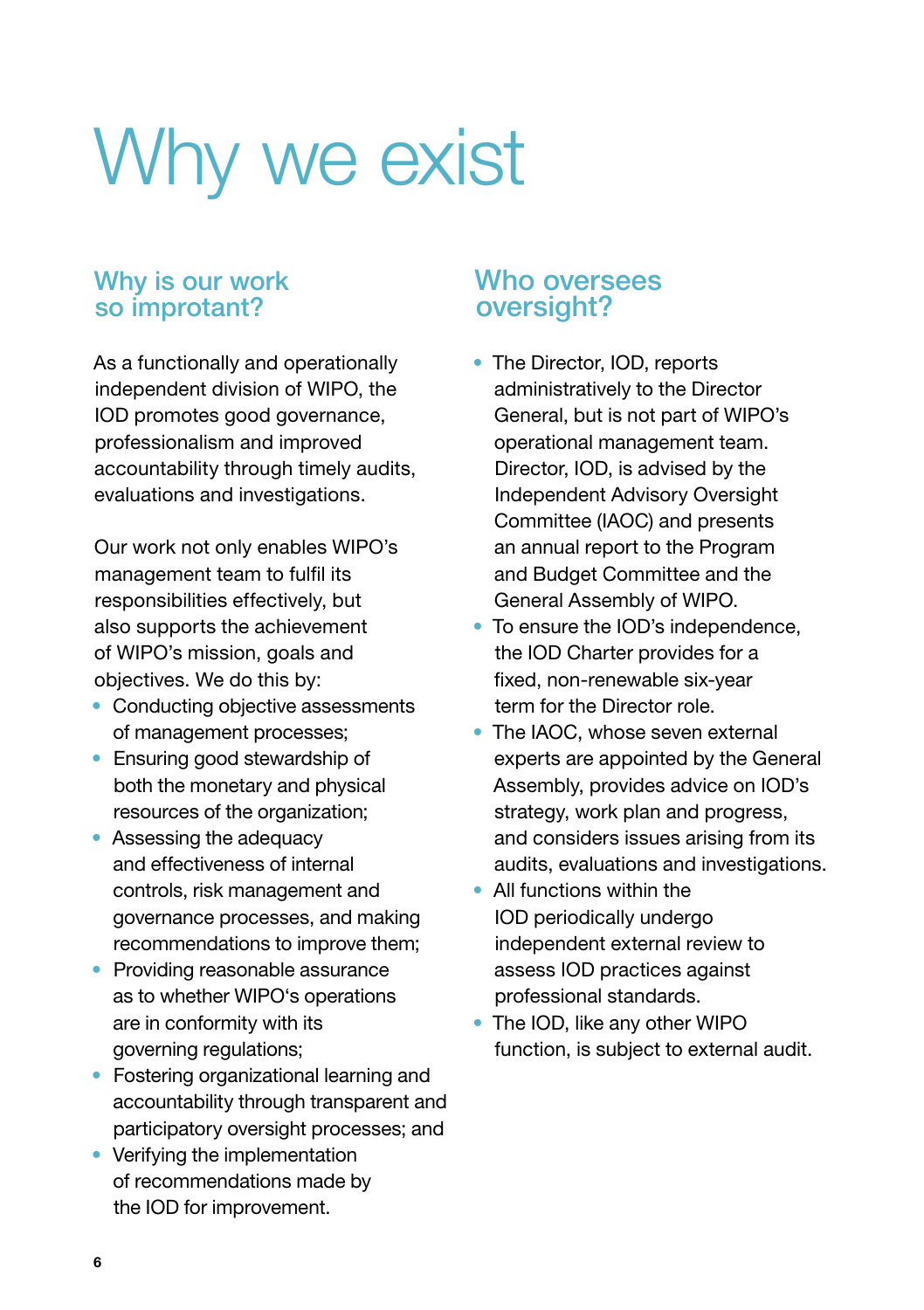#### Coordination and cooperation

The Director, IOD, liaises and collaborates frequently with other internal and external providers of assurance services, such as the External Auditor, Joint Inspection Unit, Risk Management Group, to ensure the effective coordination of activities and proactive information sharing. As and when required, the Director, IOD, also works closely with WIPO's Chief Ethics Officer and the Ombuds-person. The Director, IOD, takes advice from the Independent Advisory Oversight Committee (IAOC) in the exercise of his/her functions.

The IOD is an active member of the Group of Representatives of Internal Audit Services of the United Nations Organizations, Multilateral Financial Institutions and Associated International Organizations (RIAS) and of the United Nations Evaluation Group (UNEG), and United Nations Representatives of Investigation Services (UNRIS) which aim to promote collaboration and common positions among its members.

The IOD also participates in the annual networking meetings of the UN representatives of audit, evaluation and investigation and international conferences of the institute of internal auditors, to share experiences and identify best practices, to keep abreast of the evolving environment of internal audit, evaluation, investigation and related oversight functions.